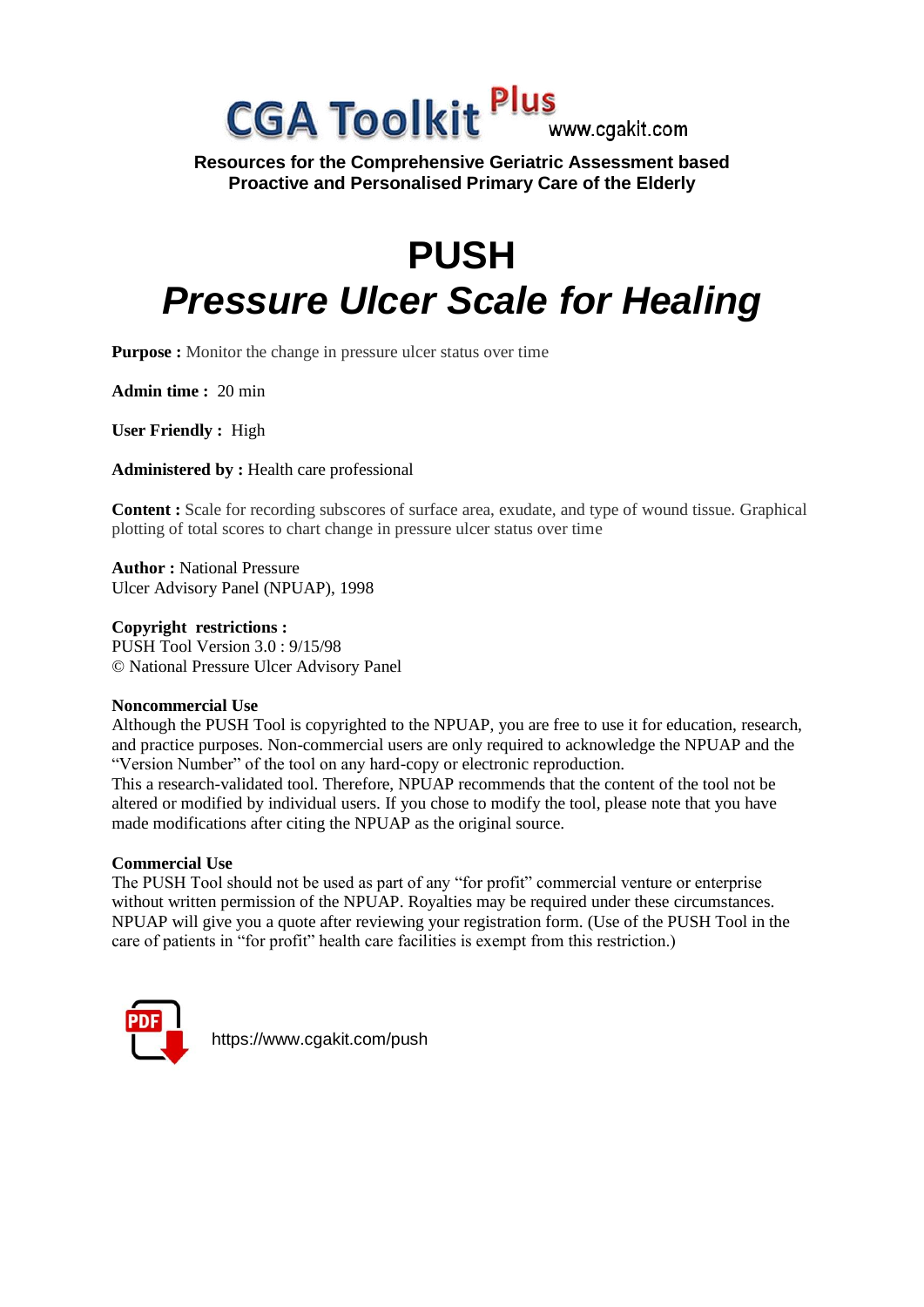

**This Tool is used in the assessment of Pressure Ulcers**



**Go To : Pressure Ulcers**



**Pressure Ulcers is one of 4 conditions identified as Geriatric Syndromes**



**Gp To : Geriatric Syndromes**

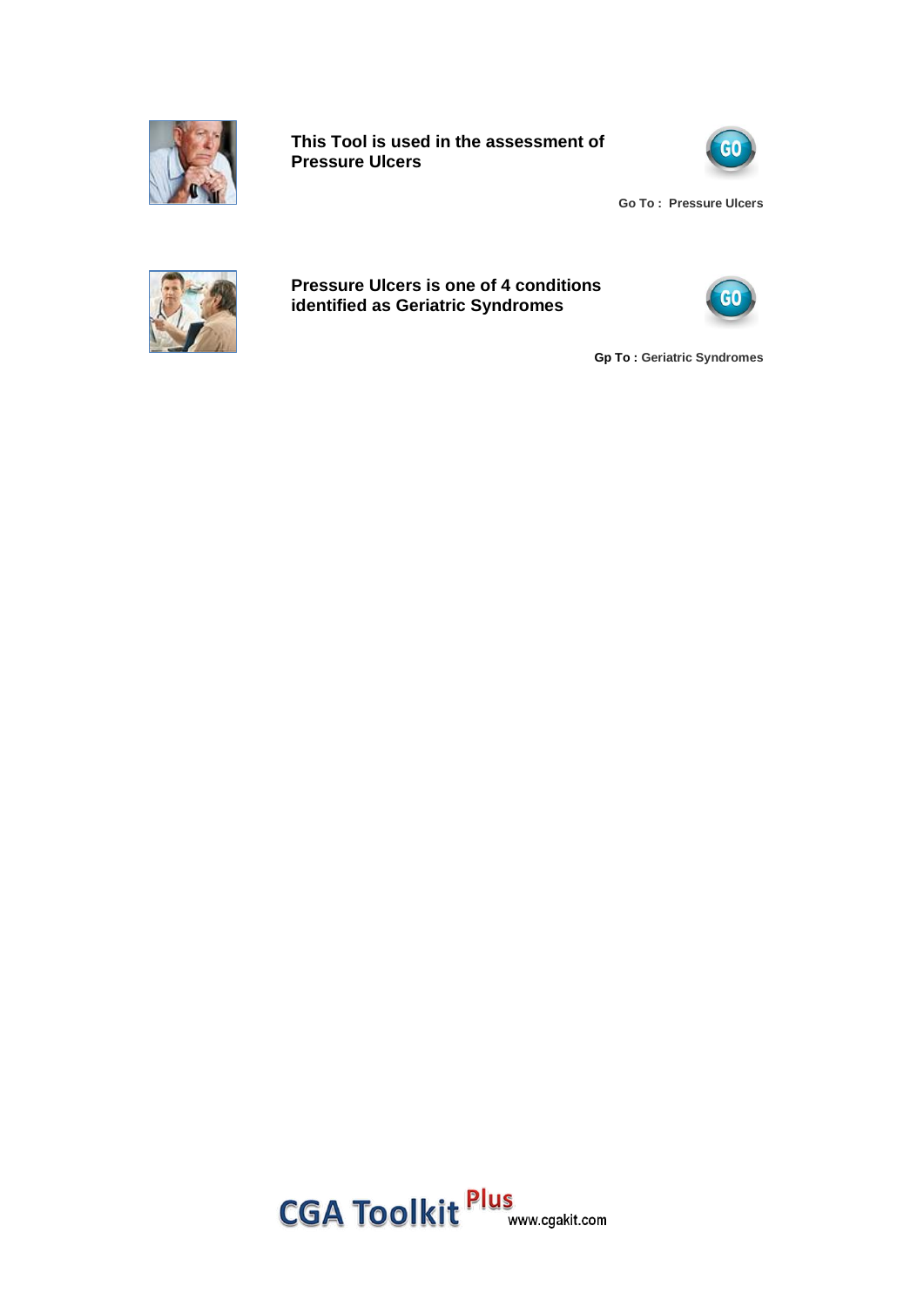

## **Pressure Ulcer Scale for Healing (PUSH) PUSH Tool 3.0**

| <b>Patient Name</b>   | Patient ID# |  |
|-----------------------|-------------|--|
| <b>Ulcer Location</b> | Date        |  |

### **Directions:**

Observe and measure the pressure ulcer. Categorize the ulcer with respect to surface area, exudate, and type of wound tissue. Record a sub-score for each of these ulcer characteristics. Add the sub-scores to obtain the total score. A comparison of total scores measured over time provides an indication of the improvement or deterioration in pressure ulcer healing.

| Sub-score          | 5           | 4                    | 3            | $\overline{\mathbf{2}}$       | 1               | $\mathbf o$   | <b>LENGTH</b>         |
|--------------------|-------------|----------------------|--------------|-------------------------------|-----------------|---------------|-----------------------|
|                    | $2.1 - 3.0$ | $1.1 - 2.0$          | $0.7 - 1.0$  | $0.3 - 0.6$                   | < 0.3           | $\pmb{0}$     | X                     |
|                    | 10          | 9                    | 8            | 7                             | 6               |               | <b>WIDTH</b>          |
|                    | > 24.0      | $12.1 - 24.0$        | $8.1 - 12.0$ | $4.1 - 8.0$                   | $3.1 - 4.0$     |               | (in cm <sup>2</sup> ) |
| Sub-score          |             |                      | з            | $\overline{\mathbf{z}}$       | 1               | $\bullet$     | <b>EXUDATE</b>        |
|                    |             |                      | Heavy        | Moderate                      | Light           | <b>None</b>   | <b>AMOUNT</b>         |
| Sub-score          |             | 4<br><b>Necrotic</b> | 3            | $\overline{2}$<br>Granulation | 4<br>Epithelial | $\bullet$     | <b>TISSUE</b>         |
|                    |             | <b>Tissue</b>        | Slough       | <b>Tissue</b>                 | <b>Tissue</b>   | <b>Closed</b> | <b>TYPE</b>           |
| <b>TOTAL SCORE</b> |             |                      |              |                               |                 |               |                       |

Longth x Width: Measure the greatest length (head to toe) and the greatest width (side to side) using a centimeter ruler. Multiply these two measurements (length x width) to obtain an estimate of surface area in square centimeters (cm<sup>2</sup>). Caveat: Do not guess! Always use a centimeter ruler and always use the same method each time the ulcer is measured.

**Exudate Amount:** Estimate the amount of exudate (drainage) present after removal of the dressing and before applying any topical agent to the ulcer. Estimate the exudate (drainage) as none, light, moderate, or heavy.

Tissue Type: This refers to the types of tissue that are present in the wound (ulcer) bed. Score as a "4" if there is any necrotic tissue present. Score as a "3" if there is any amount of slough present and necrotic tissue is absent. Score as a "2" if the wound is clean and contains granulation tissue. A superficial wound that is reepithelializing is scored as a "1". When the wound is closed, score as a "0".

- 4 Necrotic Tissue (Eschar): black, brown, or tan tissue that adheres firmly to the wound bed or ulcer edges and may be either firmer or softer than surrounding skin.
- 3 Slough: yellow or white tissue that adheres to the ulcer bed in strings or thick clumps, or is mucinous.
- 2 Granulation Tissue: pink or beefy red tissue with a shiny, moist, granular appearance.
- 1 Epithelial Tissue: for superficial ulcers, new pink or shiny tissue (skin) that grows in from the edges or as islands on the ulcer surface.
- $0$  Closed/Resurfaced: the wound is completely covered with epithelium (new skin).